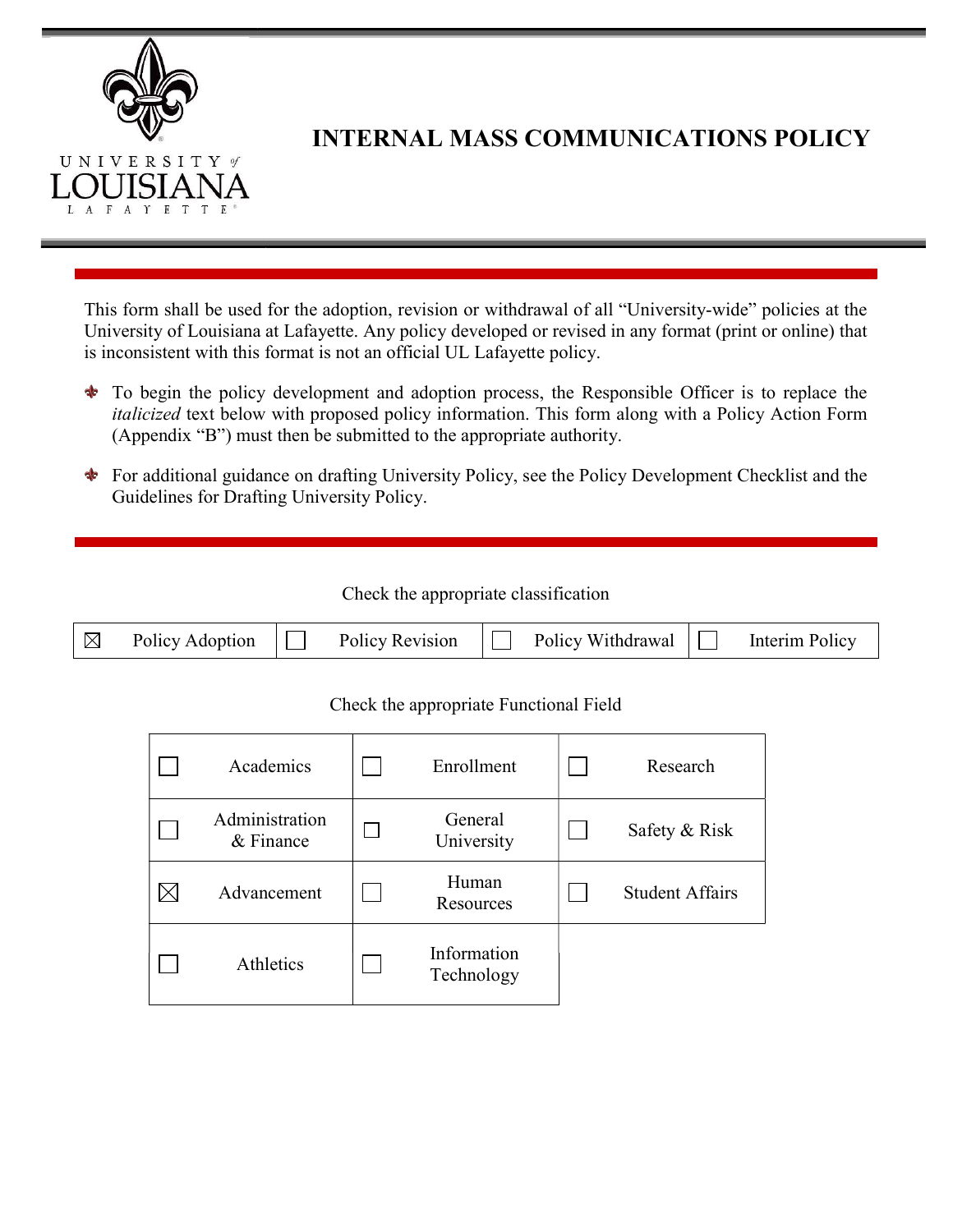**Policy # UA.002.1** 



# INTERNAL MASS COMMUNICATIONS **POLICY**

Responsible Executive: Vice President for Advancement Responsible Office: Communications & Marketing Originally Issued: Latest Revision: DRAFT

- I. Policy Statement
- II. Purpose of Policy
- III. Applicability
- IV. Definitions
- V. Policy Procedure
- VI. Enforcement
- VII. Policy Management
- VIII. Exclusions
- IX. Effective Date
- X. Adoption
- XI. Appendices, References, and Related Materials
- XII. Revision History

## I. Policy Statement

This Policy governs Internal Mass Communications at the University of Louisiana at Lafayette ("University"). All University Internal Mass Communications shall go through the Office of Communications and Marketing ("OCM") for distribution via appropriate Communication Vehicles.

## II. Purpose of Policy

The purpose of this Policy is to establish protocol for distributing Internal Mass Communications to the campus community. This Policy is intended to consolidate and streamline University communications, increase efficiency, and ensure targeted, tailored, and consistent messaging.

# III. Applicability

This Policy is applicable to and enforceable against all faculty, administrators, staff, students, and individuals affiliated with the University by contract or otherwise (including, but not limited to, nonemployees, such as vendors and independent contractors, volunteers, student organization advisors, and retirees) who wish to send Internal Mass Communications to University faculty, staff, and/or students.

# IV. Definitions

- Internal Mass Communications: The transmission of information through Communication Vehicles between University members directed to, or reaching, a large group of people. This encompasses communications sent campus-wide or to large, segmented groups (e.g., all students, all faculty, all staff, or all employees).
- **Communication Vehicles:** The tools utilized by the OCM to distribute Internal Mass Communications; Communication Vehicles include, but are not limited to, ULink (portal)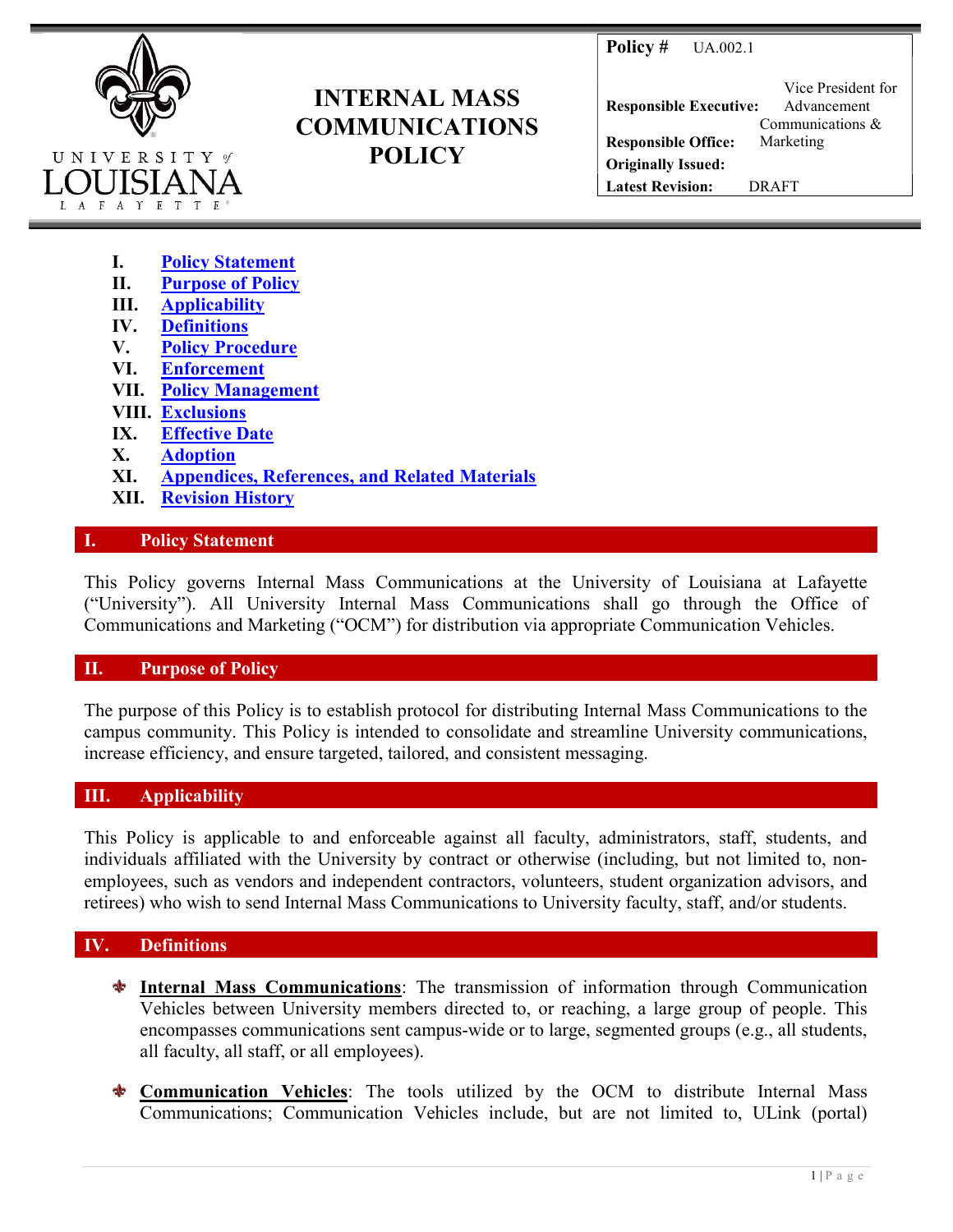announcements, email, website, Moodle (learning management system), social media, digital signage, print, and the University's electronic newsletter.

- $\bullet$  ULink: A secure site that uses University credentials to allow students, faculty, and staff to access various Information Technology systems used on campus such as Moodle, Zimbra webmail, and Banner Self Service. It serves as an intranet for the University and increases the University's efficiency by allowing for a variety of electronic services such as registration, paying tuition, advising students, and submitting employee timesheets.
- **Extract** Listserv: An electronic mailing list.

#### V. Policy Procedure

All Internal Mass Communications must be distributed by the OCM, unless otherwise noted as an exclusion to this Policy (see Section VIII). This reduces communication overload and allows the OCM staff to plan and streamline Internal Mass Communications appropriately.

As such, all who wish to send an Internal Mass Communication must adhere to the detailed guidelines set forth in the Internal Messaging Procedures.

## VI. Enforcement

The Chief Communications Officer is responsible for monitoring the enforcement of this Policy. Review of possible violations of this Policy by faculty will initially be referred to Faculty Affairs for appropriate investigation, disciplinary action, and/or remediation. All employees and further referrals will be sent to Human Resources for appropriate investigation, disciplinary action, and/or remediation. Review of possible violations of this Policy by students will be referred to the Office of Student Rights & Responsibilities for appropriate investigation, disciplinary action, and/or remediation.

#### VII. Policy Management

Upon adoption, the Vice President for University Advancement shall be the Responsible Executive for this Policy in charge of the management of this Policy. The OCM shall be the Responsible Office for this Policy.

## VIII. Exclusions

Some departments or offices, such as First-Year Experience, Transportation Services, and the Graduate School, maintain Listservs and may send large announcements to certain targeted groups within the University. These offices are not required to distribute to their internal list servs through the OCM. However, these offices must work closely with the OCM when establishing their procedures and sending Internal Mass Communications to their internal audiences. The OCM must be copied on all Internal Mass Communications sent to internal University Listservs of five hundred (500) or more people. The OCM's Internal Messaging Procedures document, referenced in Section XI of this Policy, supplements this Policy and contains more information.

#### IX. Effective Date

This Policy shall be effective as of the date of adoption of this Policy.